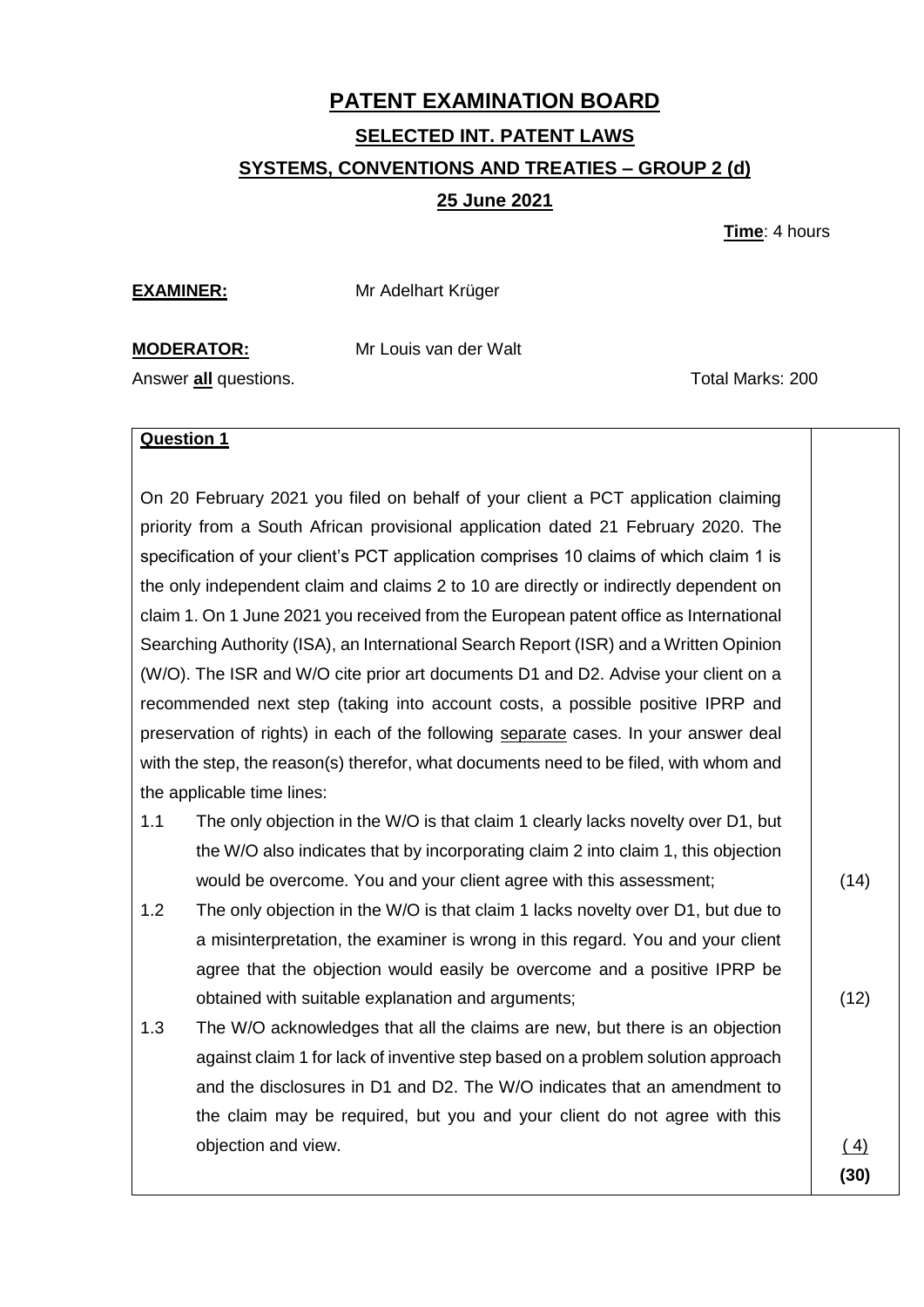(10)

(23)

(17) **(50)**

### **Question 2**

Assuming that today you have lodged a response to a Rule 94(3) communication (official action) from an EPO examiner wherein you have assisted your client to bring her EPC application designating the United Kingdom (UK), Germany (DE), the Netherlands (NL), and Spain (ES) into a form wherein the application meets all the requirements of the EPC, advise your client on further official communications that will issue and further steps to be taken and the deadlines (where applicable) for those steps until the patent is granted and validated in each of UK, DE, NL and ES. Also deal with possible third-party post-grant procedures. **(24)**

### **Question 3**

- 3.1 a) Write a note on subject matter eligibility in the United States (US), that is what is patentable and what is not patentable in the US.
	- b) In terms of the 2019 Revised Patent Subject Matter Eligibility Guidance, what test steps are applied by US examiners to determine whether a claim satisfies the criteria for subject matter eligibility?
- 3.2 Set out the provisions of only the following sub-sections of 35 U.S.C. 102, namely 102(a)(1), 102(b)(1) and 102(b)(1)(A).

### **Question 4:**

| 4.1 | Write a note on Australian (AU) opposition proceedings dealing with when they<br>are available, the period and grounds of opposition. | (7)         |
|-----|---------------------------------------------------------------------------------------------------------------------------------------|-------------|
| 4.2 | On 1 February 2018, you filed a convention application in AU. When must<br>examination be requested?                                  | (4)         |
| 4.3 | A first official action issued on 1 May 2021 in an Australian application. By<br>when must a response be filed?                       | (4)<br>(15) |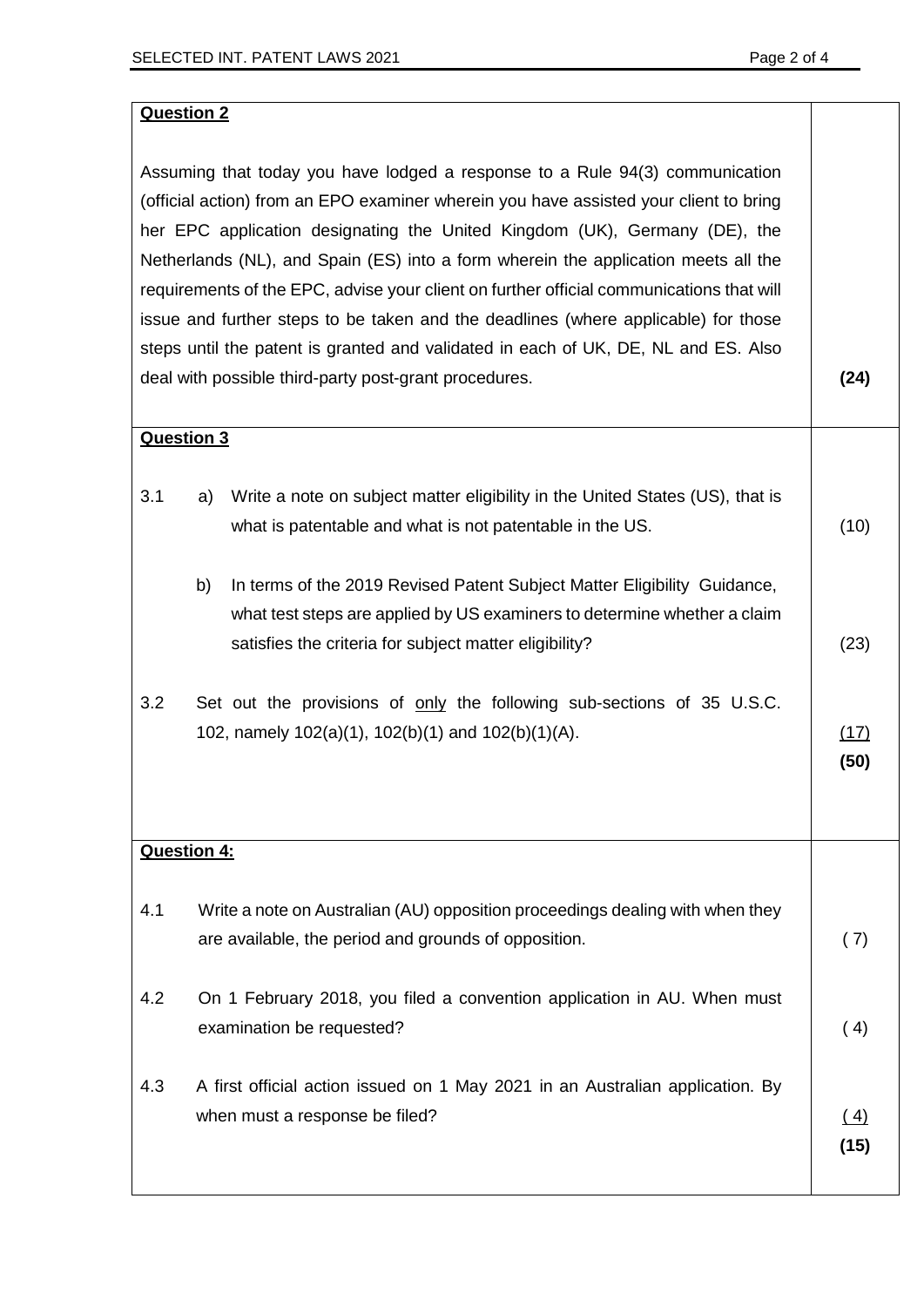# **Question 5** Write a note on normal examination (formal and substantive) in Japan (JP) starting with the steps after filing the request for grant (i.e. do not deal with the filing requirements), but deal with examination, official actions, available appeals and applicable time periods and possible extensions thereof up to grant. (Do not deal with payment of fees and oppositions) **(22) Question 6** Briefly summarize the prosecution process of a convention patent application in China (CN) assuming that two official actions will issue before a decision to grant issues, also indicating when the issue fee must be paid and whether any third-party opposition is available. **(18) Question 7** Briefly summarize the prosecution process following filing of a convention patent application in India (IN) up to publication of grant. **(20) Question 8** On 1 February 2020, your client filed a PCT application with an English specification and now requires protection in both ARIPO and OAPI for the invention. In respect of a) ARIPO and b) OAPI write a separate note dealing with: i) next step to be taken and deadline for the step; ii) nature of the relevant regional system; iii) language; iv) substantive examination and when must it be requested; v) when do maintenance fees become payable; and vi) strategy to limit costs in each case. **(21)**